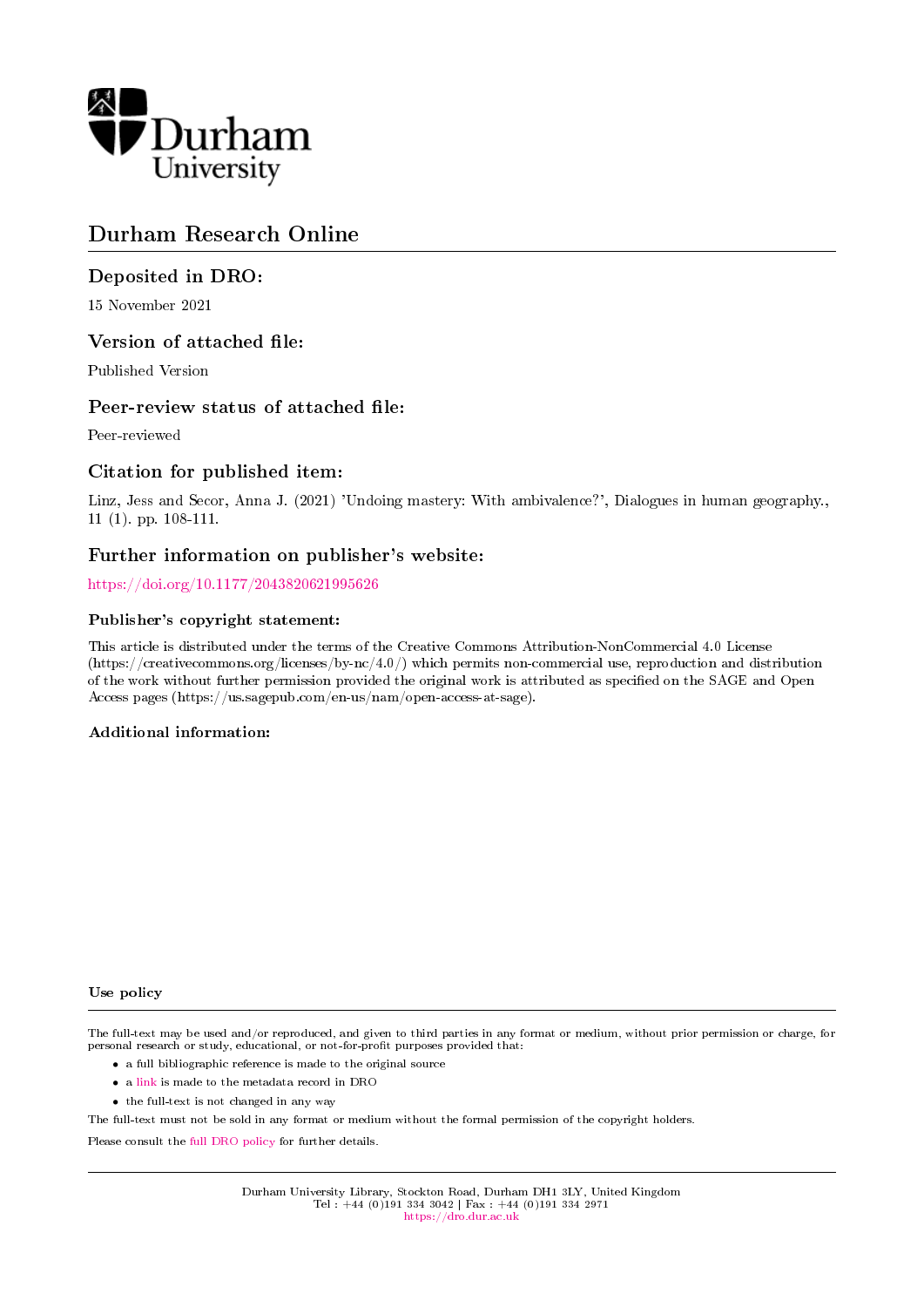*Commentary*

## **Undoing mastery: With ambivalence?**

# ัทan Geography

Dialogues in Human Geography 2021, Vol. 11(1) 108–111 © The Author(s) 2021  $\circledcirc$   $\circledcirc$ Article reuse guidelines: [sagepub.com/journals-permissions](https://sagepub.com/journals-permissions) [DOI: 10.1177/2043820621995626](https://doi.org/10.1177/2043820621995626) [journals.sagepub.com/home/dhg](http://journals.sagepub.com/home/dhg)



### **Jess Linz** University of Kentucky, USA

### **Anna J Secor**

Durham University, UK

### **Abstract**

In this commentary, we respond to Derek Ruez and Daniel Cockayne's article 'Feeling Otherwise: Ambivalent Affects and the Politics of Critique in Geography'. We do so by picking up ambivalence—or more precisely, ambivalence about ambivalence—as a tool with which Ruez and Cockayne leave us. We find this tool somewhat difficult to grasp, but we understand this as part of its design. Ambivalence undoes the subject's mastery. In doing so, we find that an airing of ambivalence gives other kinds of entangled, indeterminate, and unknowing relations room to breathe.

### **Keywords**

ambivalence, mastery, measurement, psychoanalysis, vulnerability

In this response, we take up Ruez and Cockayne's (2021) call to spend time with ambivalence, a concept that they set up as an inherently embodied orientation towards producing concepts and a pathway to 'pluralize the moods and modes of geographic scholarship'. Picking up ambivalence as a tool, we expect that it will deliver us to a frustrating place of work and little forward movement. But then, maybe we have had enough 'forward movement' for the moment—bound up as this prerogative is with modern colonial and capitalist notions of time, progress, and productivity. Perhaps ambivalence, which seems unlikely to power anyone forward into anything, will be a different kind of tool, one that might help to pry open an impassive place for relational transformation and intraactivity rather than progressive propulsion. This is our experiment.

Ruez and Cockayne make an offering to the reader. It is an offering that seems designed to slip through one's fingers. After wending our way through the interconnected burrows of affirmation, reparation, minor theory, and pluralism, we arrive at this statement in the final paragraph of their article: 'We would like, then, to leave this ambivalence about ambivalence with the reader, as something worth continuing to think about and working with, but not necessarily resolving or working through'. In keeping with the ethos of their text, they have offered us something to work with but

Anna J Secor, Department of Geography, Durham University, South Road, Durham DH1 2LE, UK. Email: [anna.j.secor@durham.ac.uk](mailto:anna.j.secor@durham.ac.uk)

**Corresponding author:**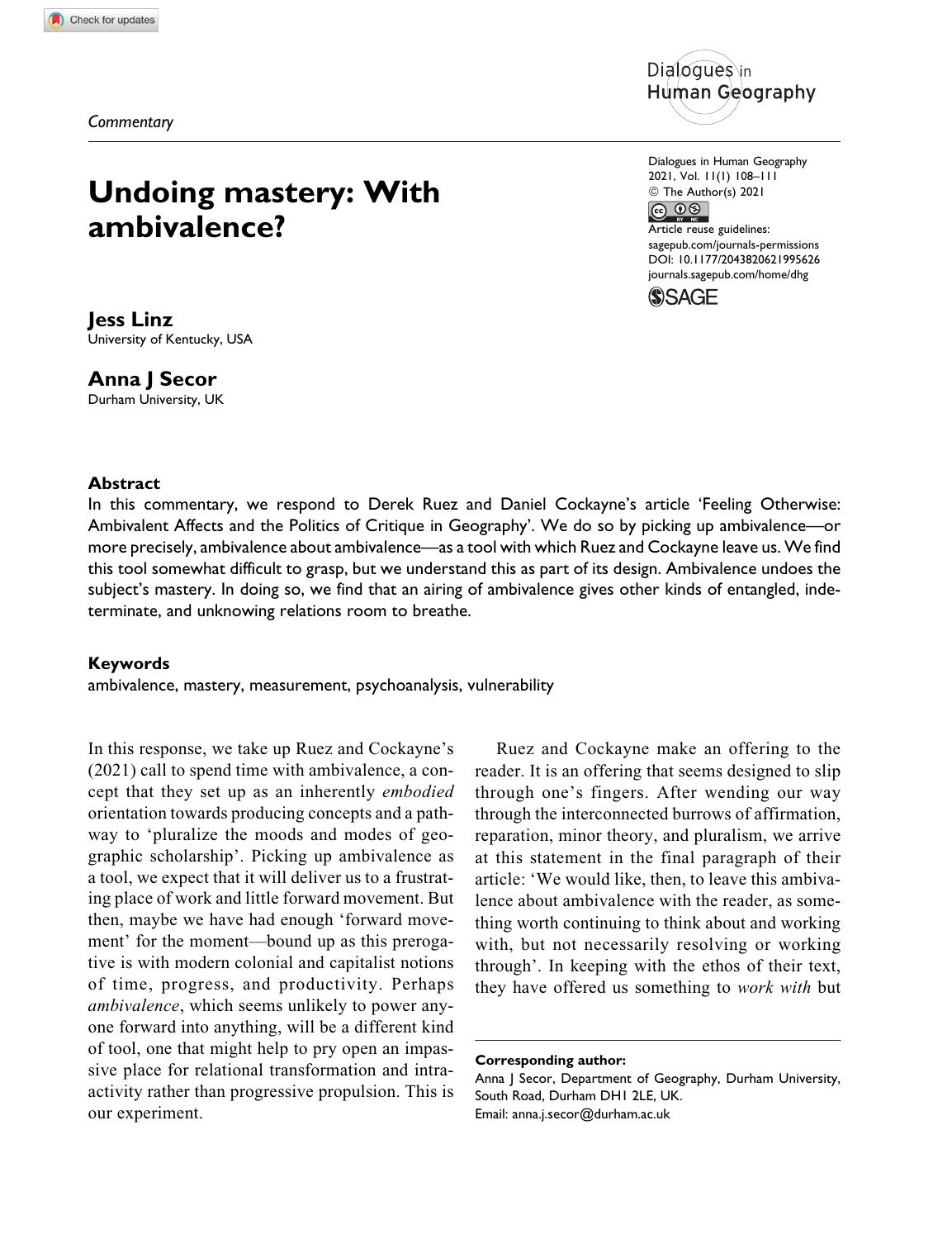not to work through. And this thing to work with this tool—is not ambivalence per se but rather ambivalence about ambivalence. This hedging is by design, for by the time we have arrived at this conclusion, Ruez and Cockayne have made it clear that any prescription of proper affects or orientations for critique stumbles and breaks down in a plural and uneven world. It is therefore a fitting enactment of their argument to eschew the scholarly discourse of mastery by leaving the reader not with an argument 'for ambivalence' but with something as seemingly insubstantial as 'ambivalence about ambivalence'.

It is difficult, and certainly against the grain, to abjure mastery in scholarly discourse. Even minoritarian scholarship engages in masterful practices. In Unthinking Mastery, Singh's critical readings of postcolonial texts show how projects of undoing colonial mastery have 'employed mastery as a concept and practice that was vital to the emergence of a fully decolonized subject' (2018: 24). If the master's main tool is mastery, it is perhaps time that we learn how to lay it down. To put Ruez and Cockayne's argument in this light, whether the demand is for objective, critical (paranoid), affirmative, reparative, or even ambivalent relations to (scholarly) objects, making this demand is itself a masterful practice: that is, a practice that 'invariably and relentlessly reaches toward the indiscriminate control over something—whether human or inhuman, animate or inanimate' by 'estranging the mastered object from its previous state of being' (Singh, 2017: 10). To leave us with ambivalence about ambivalence rather than with a prescription for ambivalence is thus, in Halberstram's words, to 'resist mastery' by insisting upon counterintuitive ways of (un)knowing (2011: 11–12).

We confess to being ambivalent about this ambivalence about ambivalence with which we are left. How does a tool that itself resists self-identity even work? How does it become ready-to-hand without any fixing of meaning or function? Can we use it *without* stopping it from slipping away a tool of unmastery? Perhaps one way to stay with the spirit of 'working with' rather than 'working through' is to play with ambivalence as polyvalent, as a concept that itself is conflicted and has multiple stories to tell.

For one thing, ambivalence has a story to tell about the role it was recruited for in the Freudian psychic drama. Becoming increasingly important in Freud's theory and practice over the course of his work, ambivalence in a psychoanalytic register refers to a situation where 'positive and negative components of the emotional attitude are simultaneously in evidence and inseparable, and where they constitute a non-dialectical opposition which the subject, saying "yes" and "no" at the same time, is incapable of transcending' (Laplanche and Pontalis, 1973: 28). This dynamic was, for Freud, at the heart of the Oedipal conflict, conceived as a 'conflict of ambivalence' marked by the co-presence of 'a well-grounded love and a no less justifiable hatred towards one and the same person' (Freud, 1926: 102; quoted in Laplanche and Pontalis, 1973: 28). Fueling such torments as guilt-ridden mourning and destructive jealousy, this affective ambivalence is not something the subject wants to know about. Intolerable, irresolvable, and repressed, ambivalence comes to hand here as a passion that does not coincide with itself and that cannot solve its own riddle. This story of ambivalence is one in which its volatile admixture burns a hole in the fabric of subjective coherence.

But this is just one of many stories in which ambivalence plays a role. Colloquially, the meaning of ambivalence has a slippery tendency towards indifference: a non-relation. Take, for example, the statement 'She's ambivalent about my suggestion to get ice cream'. Does she not like ice cream and thus feel disinterested in the plan (indifference), or does she love ice cream and detest the idea of my company (ambivalence)? Ambivalence often reads colloquially as a lack of feeling towards a given object. But this impression shrouds an internal dilemma in an aura of detachment, disinterest, or restraint. An ambivalent subject caught in the rapture of indecision therefore finds her space/time of internal battle collapsed into a presumption of un-relation. In Deleuzian terms, indifference could be understood as the effect of a collapsed plateau, wherein the poles (e.g love/hate) can no longer hold the balance of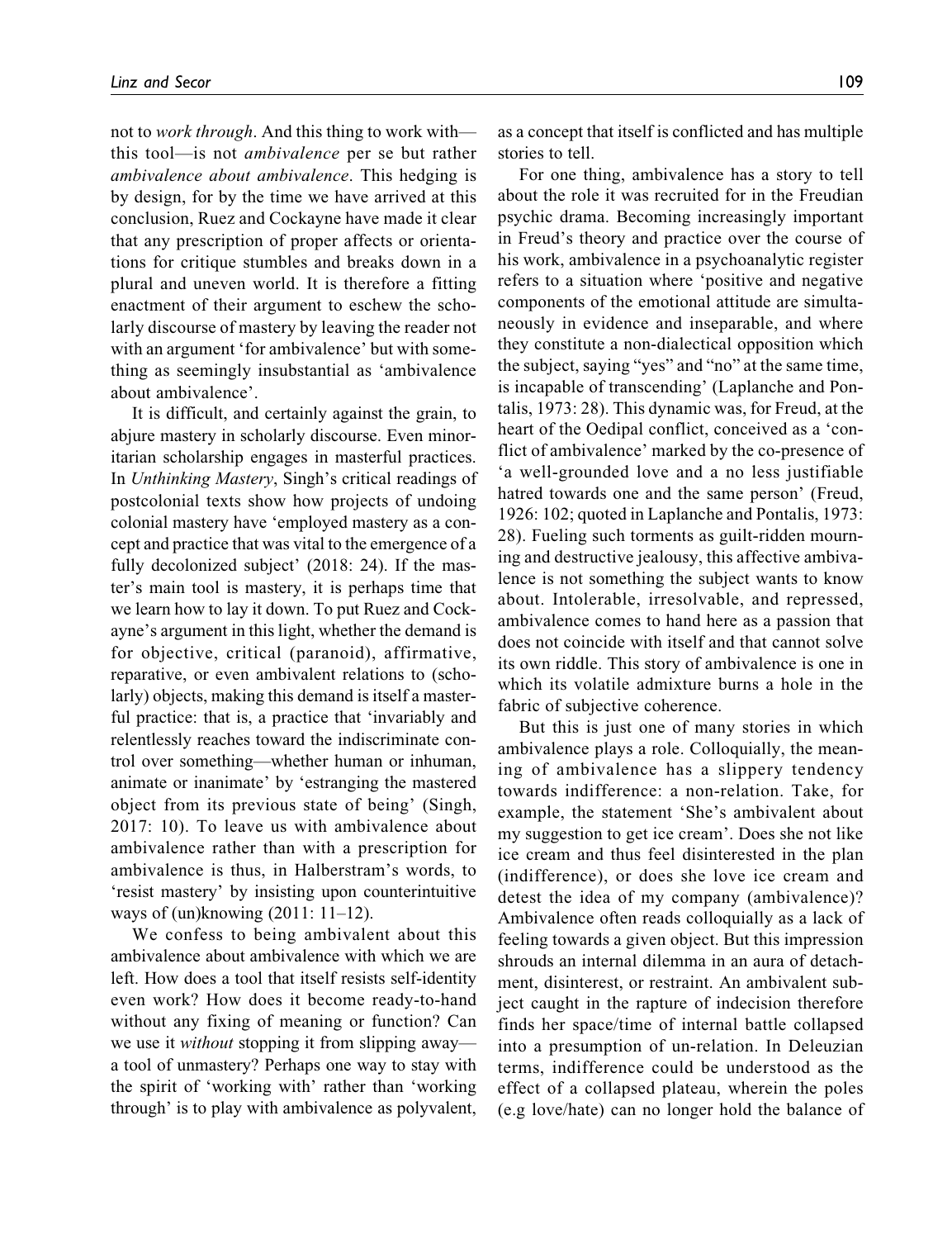intensity, and the space of divergent passions formed between them flattens into a limp pile, easily read as a lack of passion, interest, or life.

The collapsing, conflicted spacetime of ambivalence is akin to a state of quantum superposition. That is, ambivalence refers to a system existing in several separate states at the same time—spinning up and spinning down, heads and tails, loving and hating, passionate and indifferent. As such, the quantum system is ontologically indeterminate, having no definite values until it is measured, at which point the entanglement actualizes as a determinate property (Barad, 2007). It is only upon 'measurement'—that is, through alignment to a system of legibility and mastery—that the uncertain, un-dichotomized ontology of ambivalence appears to resolve into a single affective 'truth' and corresponding action, a going towards or pulling away. Ruez and Cockayne are urging us to 'stay with the trouble' of indeterminacy, to linger in the ambivalence of entanglement and superposition without picking up our instruments of measurement and mastery.

It is therefore important to understand that the ambivalence of our ambivalence about ambivalence (with which Ruez and Cockayne have left us) is not indifference, this being but one way in which ambivalence becomes overwritten, its indeterminacy resolved into a specific state. Although indifference might sound like a lackluster state, it is not neutral or passive but rather an active over-coding of the roiling messiness of ambivalence. In the scientific realm, indifference is bound up with a general esteem for 'detached enterprise, impartial and impersonal' (Livingstone, 2003: 185). Such airs of dispassion impose 'clarity on ambiguity', upholding the idea that science should be 'disembodied above the messiness of human affairs' (Livingstone, 2003: 179). Hand in hand with imperial practices of science, indifference is weaponized as a tool of colonial bureaucracy. Expressed as responsibility and 'impersonal power', it serves as a pillar in the fortress that excludes 'undifferentiated outsiders' from compassion and care (Herzfeld, 1993: 122, 79). Indifference as 'a poetics of colonial institutions' disguises plurality as a monolith (Rukmini, 2002: xiv, 226).

Ruez and Cockayne demonstrate that the messiness of unresolved ambivalence is fundamental to the kind of critique that they envision: a sweaty one. As Sara Ahmed puts it, 'we have been taught to tidy our texts, not to reveal the struggle we have in getting somewhere' (2017: 13). Ambivalence in critique urges us to focus not on the outcome but on the struggle in the encounter between researcher and object. It is in essence a call to relationality: to generate 'sweaty concepts' rather than polished ones (Ahmed, 2017). This is a hazardous proposal because it threatens to expose to the outside the internal feelings, thoughts, and experiences of the subject in the encounter with an object. This is *vul*nerable, and vulnerability is scary. Vulnerability is exposing. It is disqualifying, unprofessional. Vulnerability situates, particularizes, and conditions. Vulnerability is quite opposite to mastery.

To work in ambivalent relation to an object means to keep open the invitation of divergent pulls. Accepting the offer of ambivalence may be quite uncomfortable, an invitation to the underside of our affective attachments that we would rather not know about. Exploring what is intolerable and unknown means seeking out what we cannot already see, what we may not even believe exists, and exposing this unpleasant nonsense to the eyes of others. This sounds like a whole mess. And it will not get us anywhere. Yet is this not the way of a real engagement with difference, in the sense that Ruez and Cockayne use the term? To be left with ambivalence in relation to an object is to be left feeling multiplicities about it. It is not to feel autonomy in the face of this other, but to relate to it in multiple manners—maybe even sometimes by way of mastery, but never only this. To remain in an ambivalent relation is to give in to an entanglement with an object, recognizing that it may not be repairable, conclusive, or safe. You risk falling prey to your ambivalent entanglement.

What can ambivalence do? Such an ambivalent orientation between subject and object is inconclusive. Like Ruez and Cockayne's text, ambivalence moves us forward by not moving us beyond a problem, but holding us in intimate relation to it. Sustaining ambivalence concedes sovereignty to complexity. We relinquish mastery in the face of something greater: the entanglement and indeterminacy of the object and of our own affective state. Ruez and Cockayne do not argue that ambivalence